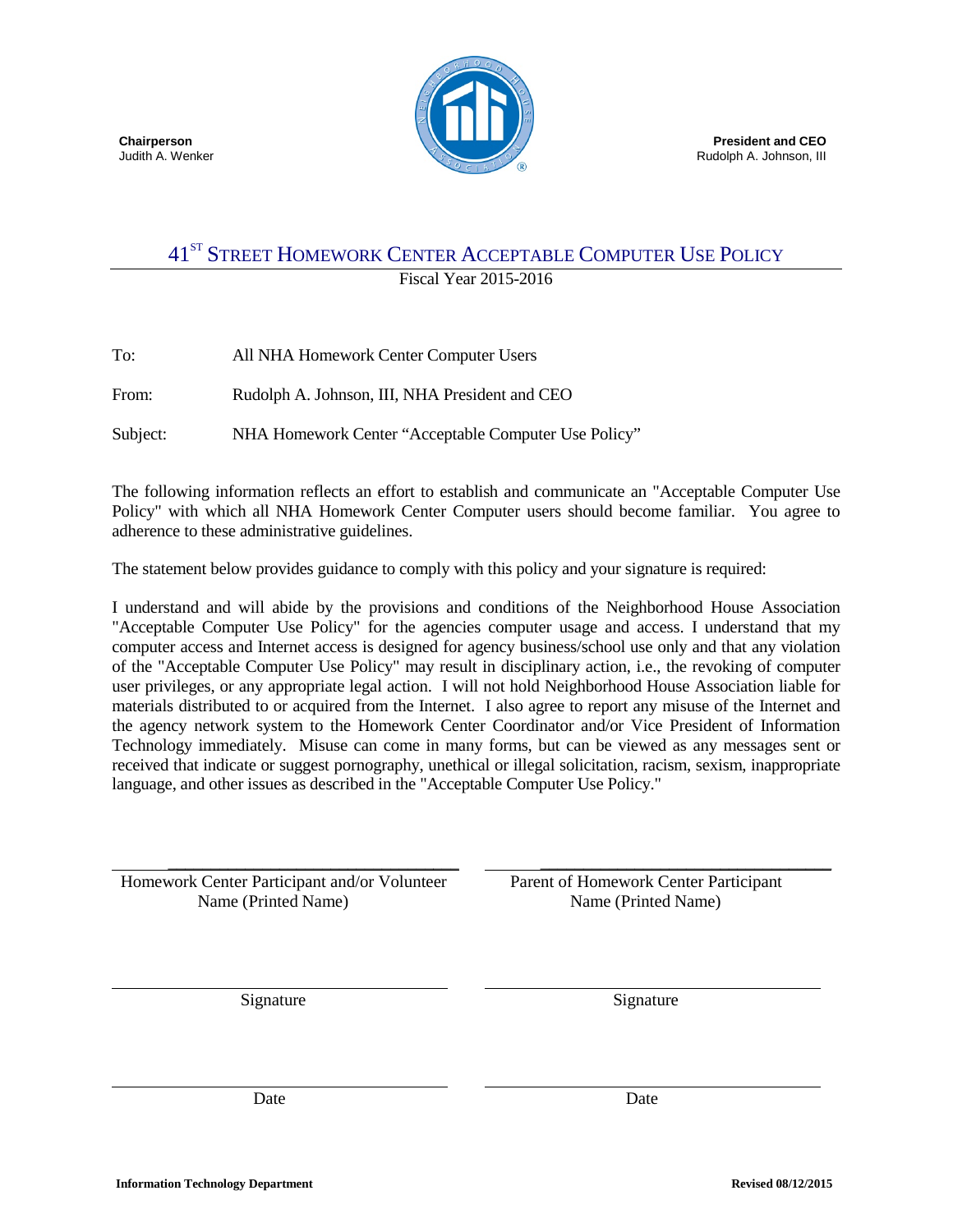#### **Neighborhood House Association "Acceptable Computer Use Policy"**

## **Introduction**

This policy describes the responsible, ethical and legal use of computer hardware, computer-related technology, computer software, databases, electronic mail, and Internet access and usage at Neighborhood House Association ("NHA").

Any violation of this policy may result in the loss of computer privileges and/or other disciplinary action.

### **Conditions and Rules for Acceptable Computer Use**

NHA Homework Center Students and designated volunteers will receive a computer account name/login and password after signing an Acceptable Computer Use Policy Agreement and demonstrating knowledge of computer usage, Internet procedures, understanding security issues and the requirements of this policy.

#### **Encountering Controversial Material**

With accessibility to global computer databases, computers users may encounter material on the Internet, a database, or electronic mail system that is controversial and which users may consider inappropriate or offensive. It is the user's responsibility not to initiate access to such material. Whenever a Homework Center computer user encounters inappropriate and/or offensive material on the Internet, a database, or electronic mail system, it should be reported immediately to the Information Technology Department, i.e., Vice President of Information Technology.

#### **Privileges, Rights and Responsibilities**

Neighborhood House Association computer users have certain computer privileges, rights and responsibilities including:

- a. The agency's computer systems and other technical resources, including any voice mail or electronic mail systems, are provided for use in the pursuit of NHA business purposes only and are to be reviewed, monitored and used only in that pursuit, except as provided by this policy. As a result, computer data, voice mail, and electronic mail are readily available to numerous persons. When using the agency's computer system, the user's work may be subject to the investigation, search and review of others in accordance with this policy. In addition, any electronically stored communications that are either sent or received from others may be retrieved and reviewed where such investigation serves the legitimate interest and obligations of Neighborhood House **Association**
- b. All staff fully understands and acknowledge that there is no reasonable expectation of privacy as to any information or file(s) maintained in or on the agency property or transmitted or stored through the agency's computer systems, voice mail, electronic mail or other technical resources.

For purposes of inspecting, investigating or searching staff or volunteer's computerized files or transmissions, voice mail, or electronic mail the agency may override any applicable passwords or codes in accordance with the best interests of Neighborhood House Association.

c. Unauthorized review, duplication, dissemination, removal, damage or alteration of files, passwords, computer systems or programs, or other property of Neighborhood House, or improper use of information obtained by unauthorized means may be grounds for disciplinary action.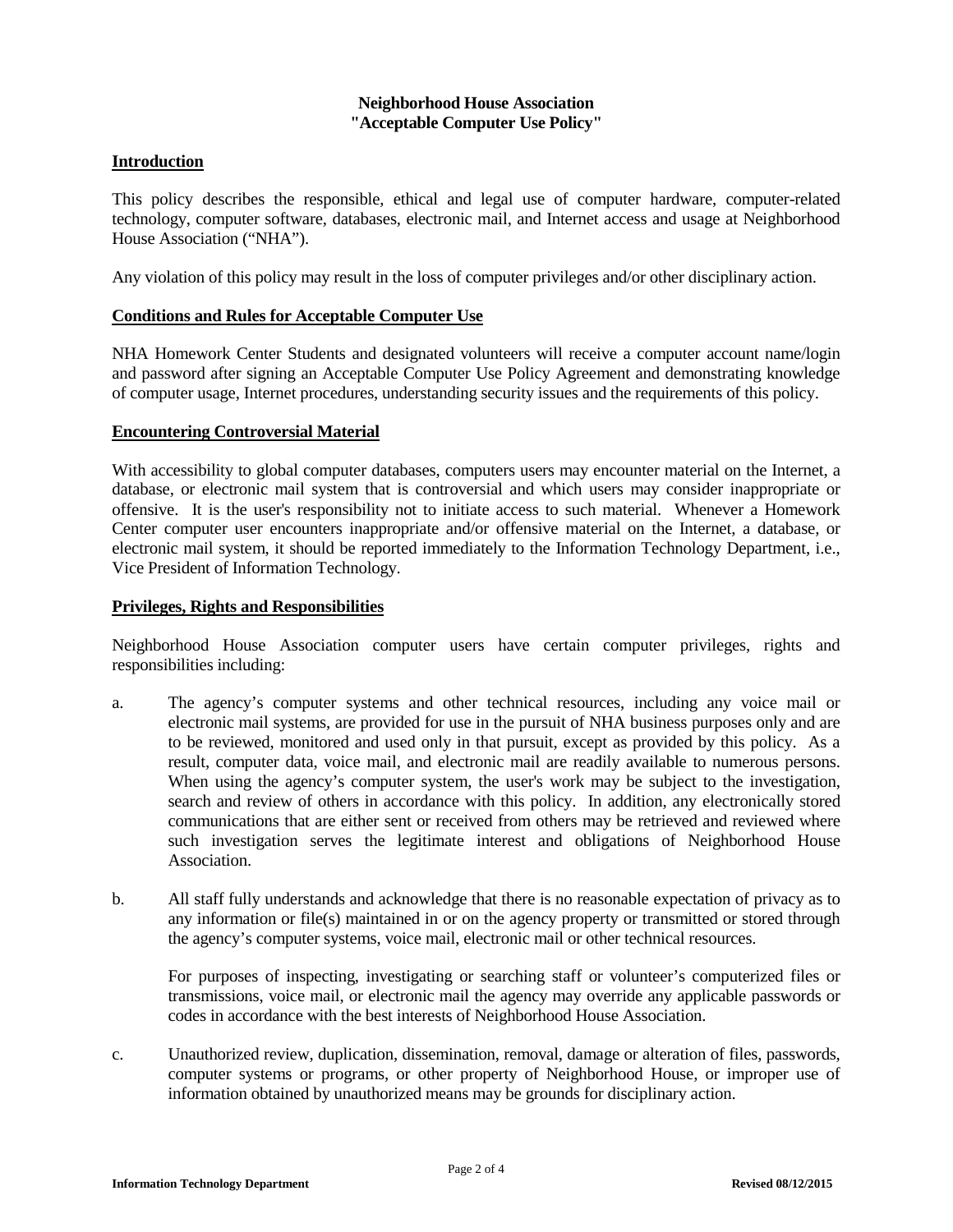- d. Any computer user who receives threatening or unwelcome communications should bring them to the immediate attention of personnel within the Information Technology Department. Given the scope of data on the Internet, individual computer users must take responsibility for not accessing data known to be unauthorized.
- e. Staff have the right to exercise the freedom of speech and press with regard to computer network and usage. However, this policy prohibits using the agency's network to send any data or materials which are obscene, libelous, or slanderous according to current legal definitions.
- f. Applicable agency policies, requirements, and agency rules apply to computer network usage and communication. Additionally, Neighborhood House does not endorse any opinions stated on the computer network and Internet and any statement of personal belief is implicitly understood to be representative of the author's individual point of view.
- g. Responsibilities of agency computer users Use of the agency's computer technology and communication tools come with certain responsibilities. Users must familiarize themselves with these regulations, which include:
	- 1. Using appropriate language.
	- 2. Avoiding offensive, inflammatory, libelous, or obscene speech.
	- 3. Adhering to rules of copyright.
	- 4. Using the computer network for legal purposes only.
	- 5. Seeking authorization/approval before placing software on any computer.
	- 6. Keeping passwords confidential.
- h. Computer users my not encrypt, encode, password protect or use any other method to deny agency access to information on the computer system including, but not limited to, the network, workstations, local drives, detachable drives or other informational storage systems.

# **Additional Prohibitions**

- a. Using the computer network for sending and receiving excessive numbers of personal messages.
- b. Using the computer network for financial gain or commercial activity.
- c. Using the computer network to invade employee privacy rights.
- d. Impersonating another person in computer communications.
- e. Changing computer files that do not belong to the user without authorization.
- f. Placing unapproved software on a computer.
- g. Transmission of any material in violation of any United States or state agency, including copyrighted material, threatening, or obscene material.
- h. Using the computer network for commercial activities or product advertisement.
- i. Using the computer network to purchase products, services, or any other item without following agency purchase order procedures.
- j. Removal of computer equipment from NHA or program sites without the authorization of the Information Technology Department.
- k. Misrepresentation of a computer user's identity.
- l. Using the computer network to annoy, harass, or invade the privacy of another person.

# **Internet E-Mail Transmissions**

As e-mail system provides e-mail access to and from the Internet some precautions must be observed. Generally, e-mail and documents attached to e-mail are not secure when transmitted over the Internet. It is important that the sender and recipient of the e-mail (and attachment(s)) understand that the transmission is insecure. This is because of how Internet e-mail works. Your e-mail and its attachments are likely to move between several computers on the Internet and leaves copies in its wake. While the e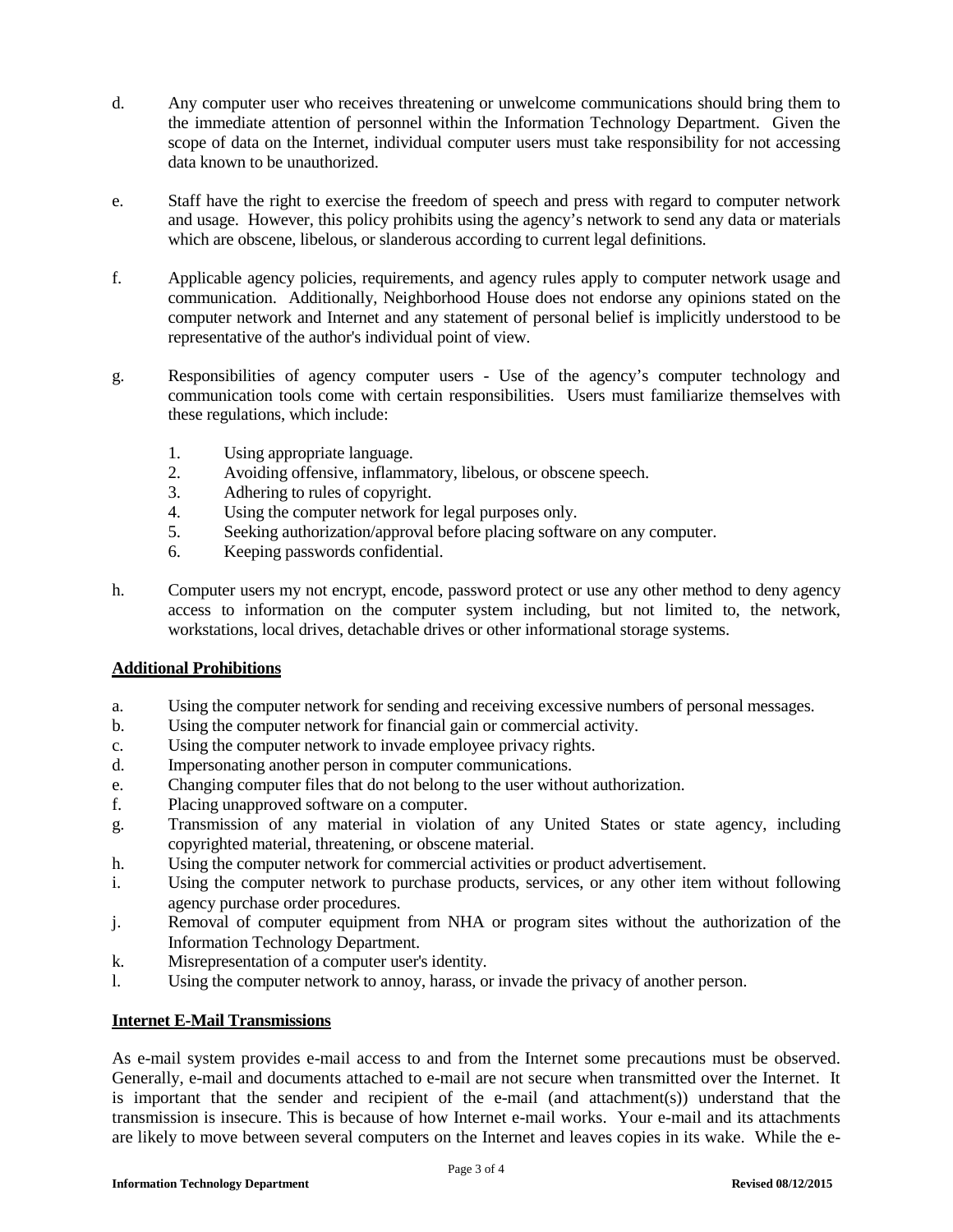mail and attachments remain on the hard drives of those computers, it is susceptible to being read or misused.

## **NHA Prohibits Some Types of Internet Access**

As NHA Internet access facilities are owned and operated by NHA, certain uses of the Internet are specifically prohibited. Use of Internet access capabilities to access sites of a pornographic nature are specifically prohibited. Use of Internet access for gambling, or in the furtherance of personal, political, or religious causes is not permitted. Use of the Internet to view, access, upload, download, store, transmit, create, or otherwise manipulate pornographic or other sexually explicit materials is prohibited. Sexual, racial, or other offensive or unlawful remarks, jokes, or slurs and obscenities are prohibited. Internet usage that NHA deems inappropriate may be grounds for disciplinary action up to and including termination of employment.

#### **NHA Monitors All Access to the Internet**

NHA uses technologies such as Web Content Filtering systems, firewalls and gateways, which allows the monitoring World Wide Web (WWW) access, also known as HTTP or HyperText Transport Protocol, to the Internet. Authorized IT personnel monitor these devices on a regular basis to assure that these Internet services are not abused. There is no expectation of privacy when accessing the Internet with NHA computer resources. NHA reserves the right to access or monitor (with or without notice) any use of the Internet, e-mail, telephone, or data communications facilities, or any electronically stored information. Reasons for monitoring are in NHA's discretion, but may include retrieving business information, investigating or resolving network or communications problems, preventing system misuse, ensuring compliance with policies for use of third-party software, ensuring compliance with legal and regulatory requests, enforcing NHA policies, or any other reason that NHA deems appropriate.

# **NHA Internet Access Blocks FTP Services to Prevent the Spread of Viruses**

One of the restricted Internet services is FTP, or File Transfer Protocol. The reason for this is that it is very easy on the WWW to download applications and programs that could pose a threat to the integrity of NHA data by bringing viruses into our network. All FTP service needs should be directed to the Vice President of Information Technology.

# **Security**

The security of the computer network system is crucial. Should a user become aware of a network security problem, it should be reported immediately to the Vice President of Information Technology, who serves as the Neighborhood House Association Computer System Administrator, or if the Vice President of Information Technology is unavailable, to the designated Network Administrator.

#### **Detection of Virus**

From time to time computer viruses (virus) may be detected by the system. When a virus is detected, the system will prompt the user with a notice. The format of the notice my vary depending on the situation in which the virus was detected. When the user receives notice that a virus had been detected, the user must immediately notify the Information Technology Department and cease all operations on the computer. The user must wait for a response from the Information Technology Department before any further action is to be taken.

Viruses are found on data disk, software disks, word processing files, electronic mail (E-mail), CD's, files down loaded from the Internet, game disks, floppy disks, hard disk drives, data tapes and other forms of computer media. Viruses are unknowingly passed from user to user and even